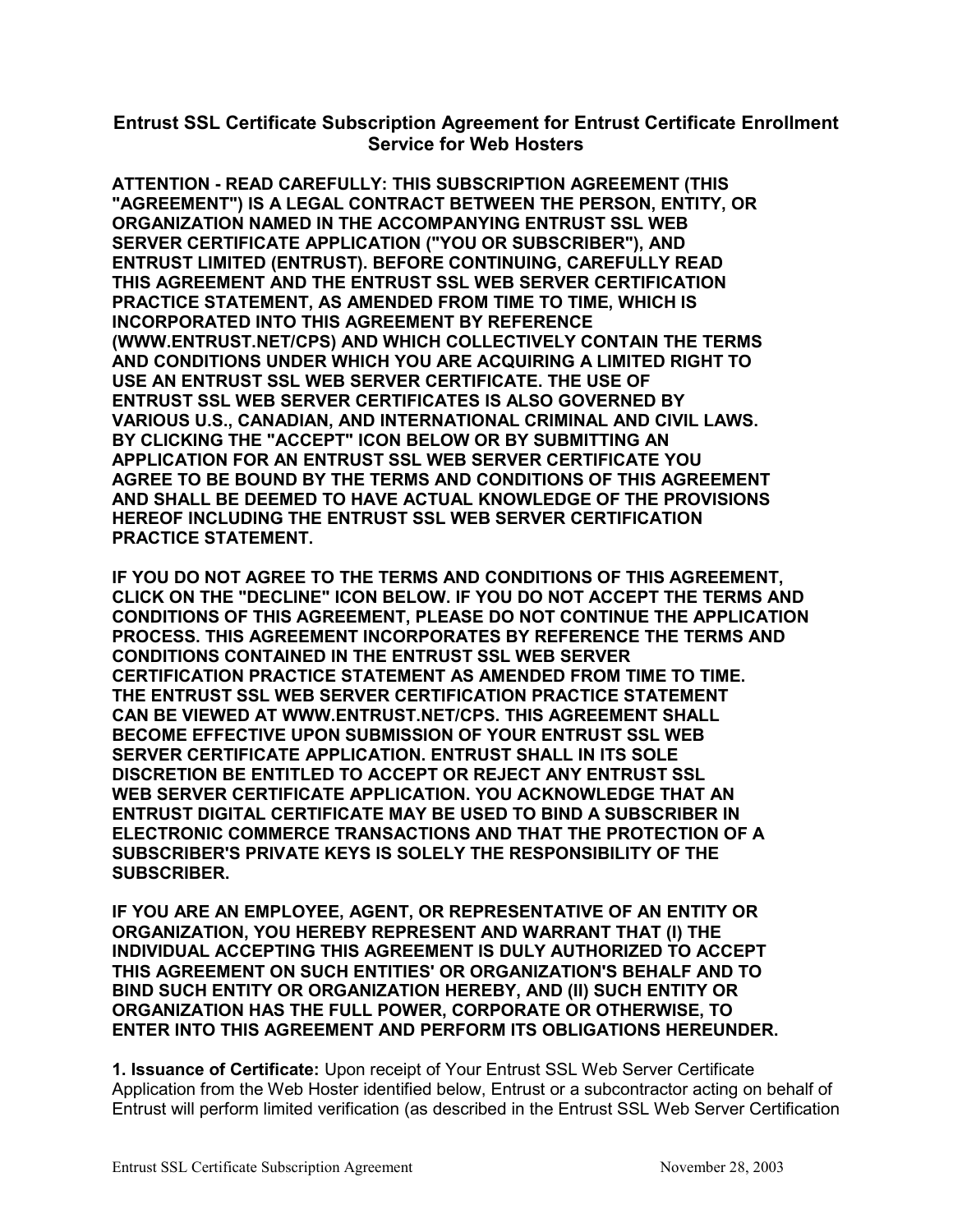Practice Statement) of the Entrust SSL Web Server Certificate Application information submitted by Your Web Hoster on Your behalf for Your Entrust SSL Web Server Certificate. After completing such verification, Entrust may issue an Entrust SSL Web Server Certificate to You for use as described in the Entrust

SSL Web Server Certification Practice Statement. If Entrust issues an Entrust SSL Web Server Certificate to You, Entrust will make such Entrust SSL Web Server Certificate available for Your Web Hoster to retrieve.

**2. Roles and Obligations:** In return for payment of the then current price for a license for an Entrust SSL Web Server Certificate, Entrust shall perform the Certification Authority services described in the Entrust SSL Web Server Certification Practice Statement. You shall only use Your Entrust SSL Web Server Certificate as permitted by the Entrust SSL Web Server Certification Practice Statement and shall comply with all obligations of the Entrust SSL Web Server Certification Practice Statement. You acknowledge that You understand and have the necessary information to make an informed decision about whether and the extent to which to use digital certificate technology and in particular Entrust SSL Web Server Certificates. You acknowledge that You have read the Entrust SSL Web Server Certification Practice Statement and understand the disclaimers of representations, warranties, and conditions, and limitations of liabilities and are making Your own judgment as to whether it is reasonable under the circumstances to use Entrust SSL Web Server Certificates. You are solely responsible for determining whether to use Entrust SSL Web Server Certificates and the extent of such use.

**3. DISCLAIMER OF WARRANTY: EXCEPT FOR THE EXPLICIT REPRESENTATIONS, WARRANTIES, AND CONDITIONS PROVIDED IN THIS AGREEMENT AND THE ENTRUST SSL WEB SERVER CERTIFICATION PRACTICE STATEMENT, ENTRUST SSL WEB SERVER CERTIFICATES AND ANY SERVICES PROVIDED IN RESPECT TO ENTRUST SSL WEB SERVER CERTIFICATES ARE PROVIDED "AS IS", AND NEITHER ENTRUST NOR ANY INDEPENDENT THIRD-PARTY REGISTRATION AUTHORITIES OPERATING UNDER THE ENTRUST SSL WEB SERVER CERTIFICATION AUTHORITIES, NOR ANY RESELLERS, CO-MARKETERS, OR ANY SUBCONTRACTORS, DISTRIBUTORS, AGENTS, SUPPLIERS, EMPLOYEES, OR DIRECTORS OF ANY OF THE FOREGOING MAKE ANY REPRESENTATIONS OR GIVE ANY WARRANTIES, OR CONDITIONS, WHETHER EXPRESS, IMPLIED, STATUTORY, BY USAGE OF TRADE, OR OTHERWISE, AND ENTRUST, ALL INDEPENDENT THIRD-PARTY REGISTRATION AUTHORITIES OPERATING UNDER THE ENTRUST SSL WEB SERVER CERTIFICATION AUTHORITIES, ALL RESELLERS OR CO-MARKETERS, AND ANY SUBCONTRACTORS, DISTRIBUTORS, AGENTS, SUPPLIERS, EMPLOYEES, OR DIRECTORS OF ANY OF THE FOREGOING SPECIFICALLY DISCLAIM ANY AND ALL REPRESENTATIONS, WARRANTIES, AND CONDITIONS OF MERCHANTABILITY, NON-INFRINGEMENT, TITLE, SATISFACTORY QUALITY, OR FITNESS FOR A PARTICULAR PURPOSE. EXCEPT FOR THE EXPLICIT REPRESENTATIONS, WARRANTIES AND CONDITIONS CONTAINED IN THIS AGREEMENT AND IN THE ENTRUST SSL WEB SERVER CERTIFICATION PRACTICE STATEMENT, THE ENTIRE RISK OF THE USE OF ANY ENTRUST SSL WEB SERVER CERTIFICATES OR ANY SERVICES PROVIDED IN RESPECT ENTRUST SSL WEB SERVER CERTIFICATES OR THE VALIDATION OF DIGITAL SIGNATURES SHALL BE BORNE SOLELY BY YOU.**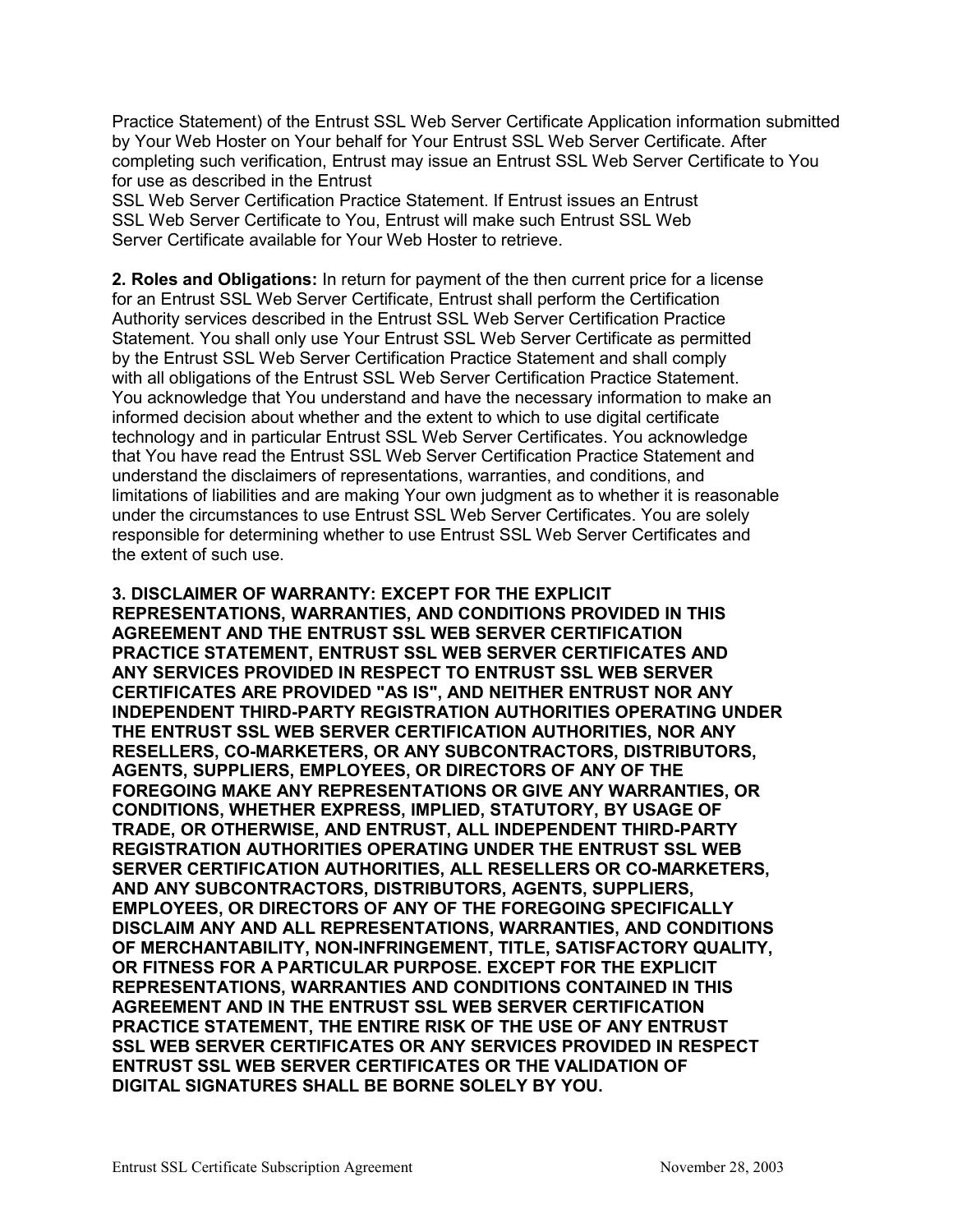**4. LIMITATION OF LIABILITY: IN NO EVENT SHALL THE TOTAL CUMULATIVE LIABILITY OF ENTRUST, ANY INDEPENDENT THIRD-PARTY REGISTRATION AUTHORITIES OPERATING UNDER THE ENTRUST SSL WEB SERVER CERTIFICATION AUTHORITIES, ANY RESELLERS, OR CO-MARKETERS, OR ANY SUBCONTRACTORS, DISTRIBUTORS, AGENTS, SUPPLIERS, EMPLOYEES, OR DIRECTORS OF ANY OF THE FOREGOING TO YOU ARISING OUT OF OR RELATING TO ANY ENTRUST SSL WEB SERVER CERTIFICATE OR ANY SERVICES PROVIDED IN RESPECT TO ENTRUST SSL WEB SERVER CERTIFICATES, INCLUDING ANY USE OR RELIANCE ON ANY ENTRUST SSL WEB SERVER CERTIFICATES, EXCEED ONE THOUSAND UNITED STATES DOLLARS (\$1000.00 U.S.) ("CUMULATIVE DAMAGE CAP"). THIS LIMITATION SHALL APPLY ON A PER ENTRUST SSL WEB SERVER CERTIFICATE BASIS REGARDLESS OF THE NUMBER OF TRANSACTIONS, DIGITAL SIGNATURES, OR CAUSES OF ACTION ARISING OUT OF OR RELATED TO SUCH ENTRUST SSL WEB SERVER CERTIFICATE OR ANY SERVICES PROVIDED IN RESPECT TO SUCH ENTRUST SSL WEB SERVER CERTIFICATE. THE FOREGOING LIMITATIONS SHALL APPLY TO ANY LIABILITY WHETHER BASED IN CONTRACT (INCLUDING FUNDAMENTAL BREACH), TORT (INCLUDING NEGLIGENCE), LEGISLATION OR ANY OTHER THEORY OF LIABILITY, INCLUDING ANY DIRECT, INDIRECT, SPECIAL, STATUTORY, PUNITIVE, EXEMPLARY, CONSEQUENTIAL, RELIANCE, OR INCIDENTAL DAMAGES. IN THE EVENT THAT LIABILITY ARISING OUT OF OR RELATING TO AN ENTRUST SSL WEB SERVER CERTIFICATE OR ANY SERVICES PROVIDED IN RESPECT TO AN ENTRUST SSL WEB SERVER CERTIFICATE EXCEEDS THE CUMULATIVE DAMAGE CAP SET FORTH IN THIS SECTION ABOVE, THE AMOUNTS AVAILABLE UNDER THE CUMULATIVE DAMAGE CAP SHALL BE APPORTIONED FIRST TO THE EARLIEST CLAIMS TO ACHIEVE FINAL DISPUTE RESOLUTION UNLESS OTHERWISE ORDERED BY A COURT OF COMPETENT JURISDICTION. IN NO EVENT SHALL ENTRUST OR ANY INDEPENDENT THIRD-PARTY REGISTRATION AUTHORITIES OPERATING UNDER THE ENTRUST SSL WEB SERVER CERTIFICATION AUTHORITIES, OR ANY RESELLERS, CO-MARKETERS, OR ANY SUBCONTRACTORS, DISTRIBUTORS, AGENTS, SUPPLIERS, EMPLOYEES, OR DIRECTORS OF ANY OF THE FOREGOING BE OBLIGATED TO PAY MORE THAN THE CUMULATIVE DAMAGE CAP FOR ANY ENTRUST SSL WEB SERVER CERTIFICATE OR ANY SERVICES PROVIDED IN RESEPCT TO AN ENTRUST SSL WEB SERVER CERTIFICATE REGARDLESS OF APPORTIONMENT AMONG CLAIMANTS. IN NO EVENT SHALL ENTRUST OR ANY INDEPENDENT THIRD-PARTY REGISTRATION AUTHORITIES OPERATING UNDER THE ENTRUST SSL WEB SERVER CERTIFICATION AUTHORITIES, OR ANY RESELLERS, CO-MARKETERS, OR ANY SUBCONTRACTORS, DISTRIBUTORS, AGENTS, SUPPLIERS, EMPLOYEES, OR DIRECTORS OF ANY OF THE FOREGOING BE LIABLE FOR ANY INCIDENTAL, SPECIAL, STATUTORY, PUNITIVE, EXEMPLARY, INDIRECT, RELIANCE, OR CONSEQUENTIAL DAMAGES (INCLUDING, WITHOUT LIMITATION, DAMAGES FOR LOSS OF BUSINESS, LOSS OF BUSINESS OPPORTUNITIES, LOSS OF GOODWILL, LOSS OF PROFITS, BUSINESS INTERRUPTION, LOSS OF DATA, LOST SAVINGS OR OTHER SIMILAR PECUNIARY LOSS) WHETHER ARISING FROM CONTRACT (INCLUDING FUNDAMENTAL BREACH), TORT (INCLUDING NEGLIGENCE), LEGISLATION OR ANY OTHER THEORY OF LIABILITY.** 

**THE FOREGOING LIMITATIONS SHALL APPLY NOTWITHSTANDING THE**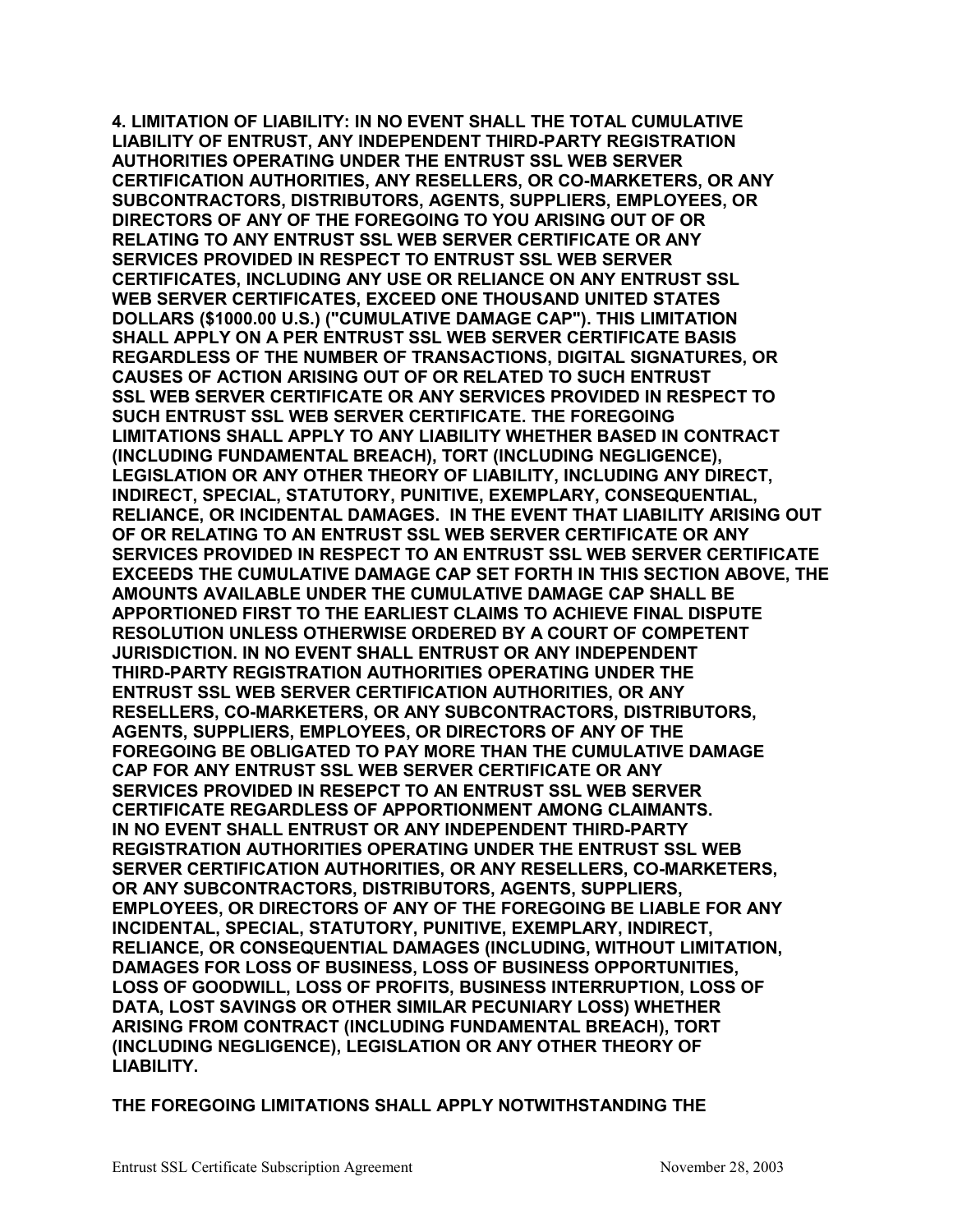**FAILURE OF ESSENTIAL PURPOSE OF ANY LIMITED REMEDY STATED HEREIN AND EVEN IF ENTRUST OR ANY INDEPENDENT THIRD-PARTY REGISTRATION AUTHORITY OPERATING UNDER AN ENTRUST SSL WEB SERVER CERTIFICATION AUTHORITY, OR ANY RESELLERS, CO-MARKETERS, OR ANY SUBCONTRACTORS, DISTRIBUTORS, AGENTS, SUPPLIERS, EMPLOYEES, OR DIRECTORS OF ANY OF THE FOREGOING HAVE BEEN ADVISED OF THE POSSIBILITY OF THOSE DAMAGES. SOME JURISDICTIONS DO NOT ALLOW THE EXCLUSION OR LIMITATION OF LIABILITY FOR CONSEQUENTIAL OR INCIDENTAL DAMAGES, SO THESE LIMITATIONS SET FORTH ABOVE MAY NOT APPLY TO YOU. THE DISCLAIMERS OF REPRESENTATIONS, WARRANTIES, AND CONDITIONS AND THE LIMITATIONS OF LIABILITY IN THIS AGREEMENT AND IN THE ENTRUST SSL WEB SERVER CERTIFICATION PRACTICE STATEMENT CONSTITUTE AN ESSENTIAL PART OF THIS AGREEMENT, THE ENTRUST SSL WEB SERVER CERTIFICATION PRACTICE STATEMENT, ANY OTHER SUBSCRIPTION AGREEMENTS, AND ANY RELYING PARTY AGREEMENTS. YOU ACKNOWLEDGE THAT BUT FOR THESE DISCLAIMERS OF REPRESENTATIONS, WARRANTIES, AND CONDITIONS AND LIMITATIONS OF LIABILITY, ENTRUST WOULD NOT ISSUE ENTRUST SSL WEB SERVER CERTIFICATES TO SUBSCRIBERS AND NEITHER ENTRUST NOR ANY INDEPENDENT THIRD-PARTY.REGISTRATION AUTHORITIES OPERATING UNDER AN ENTRUST SSL WEB SERVER CERTIFICATION AUTHORITY, NOR ANY RESELLERS, CO-MARKETERS, OR ANY SUBCONTRACTORS, DISTRIBUTORS, AGENTS, SUPPLIERS, EMPLOYEES, OR DIRECTORS OF ANY OF THE FOREGOING WOULD PROVIDE SERVICES IN RESPECT TO ENTRUST SSL WEB SERVER CERTIFICATES AND THAT THESE PROVISIONS PROVIDE FOR A REASONABLE ALLOCATION OF RISK.** 

**5. Term:** This Agreement shall continue for as long as You use the Entrust SSL Web Server Certificate issued to You, however, it shall terminate if You fail to comply with any of the material terms or conditions of this Agreement or the Entrust SSL Web Server Certification Practice Statement. This Agreement shall terminate upon expiration of Your Entrust SSL Web Server Certificate. You must, upon expiration of Your Entrust SSL Web Server Certificate, or upon termination of this Agreement, cease all use of

Your Entrust SSL Web Server Certificate and remove it from the devices and/or software in which it has been installed. The provisions entitled Disclaimer of Warranties, Limitation of Liability, Term, Severability and those provisions of the Entrust SSL Web Server Certification Practice Statement that are designated as surviving termination shall continue in force even after any termination or expiration of this Agreement.

**6. Severability:** Whenever possible, each provision of this Agreement, the Entrust SSL Web Server Certification Practice Statement, any other Subscription Agreements, and any Relying Party Agreements shall be interpreted in such manner as to be effective and valid under applicable law. If the application of any provision of this Agreement, the Entrust SSL Web Server Certification Practice Statement, any other Subscription Agreement, or any Relying Party Agreement or any portion thereof to any particular facts or circumstances shall be held to be invalid or unenforceable by an arbitrator or court of competent jurisdiction, then (i) the validity and enforceability of such provision as applied to any other particular facts or circumstances and the validity of other provisions of this Agreement, the Entrust SSL Web Server Certification Practice Statement, any other Subscription Agreements, or any Relying Party Agreements shall not in any way be affected or impaired thereby, and (ii) such provision shall be enforced to the maximum